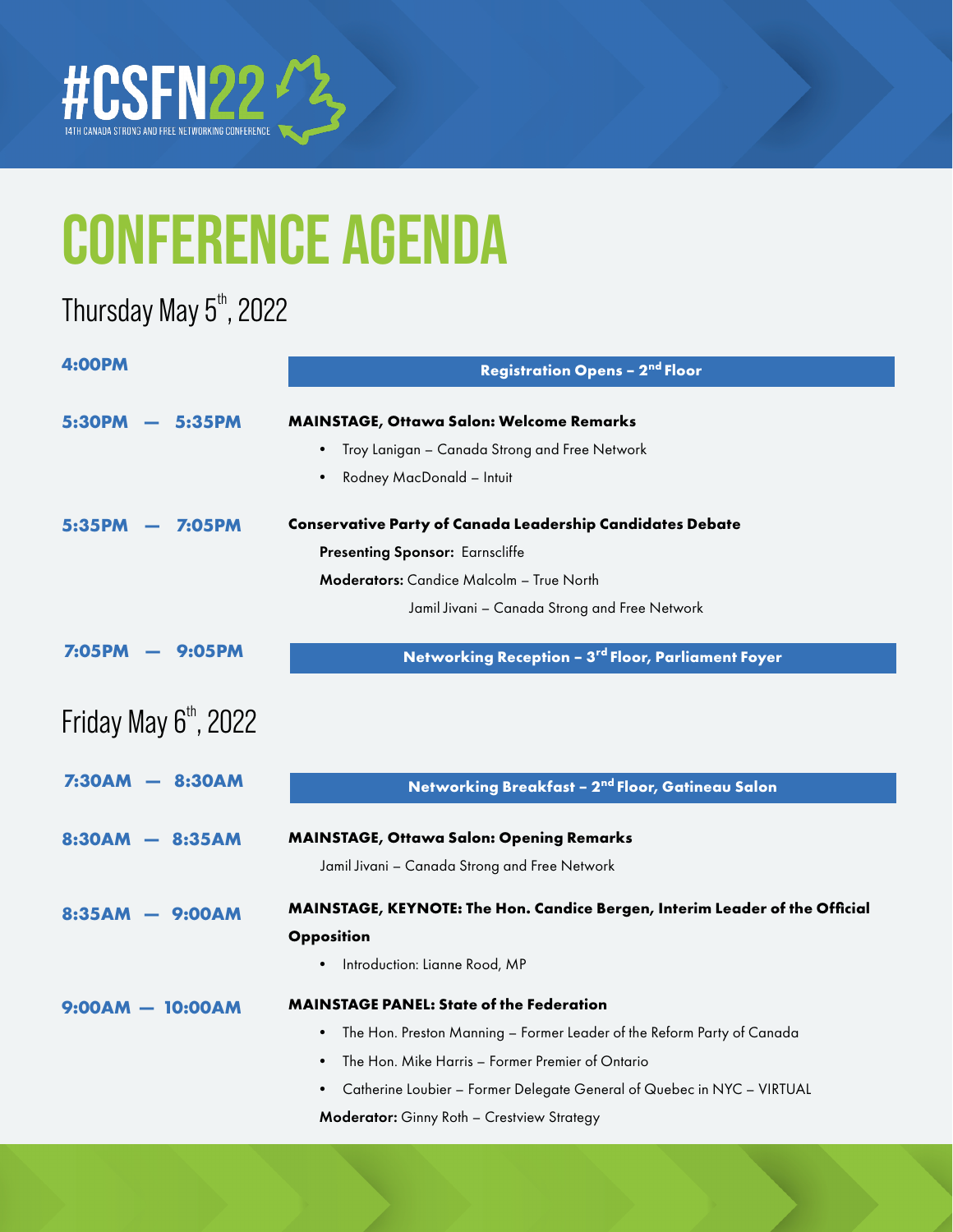

| 10:00AM - 11:00AM        | <b>MAINSTAGE PANEL: Healthcare Transformation</b>                                             |                                                                                                                 |  |
|--------------------------|-----------------------------------------------------------------------------------------------|-----------------------------------------------------------------------------------------------------------------|--|
|                          | The Hon. Gordon Campbell - Former Premier of British Columbia                                 |                                                                                                                 |  |
|                          | The Hon. Darrell Dexter - Former Premier of Nova Scotia                                       |                                                                                                                 |  |
|                          | Dr. Ann Collins - Past President, Canadian Medical Association                                |                                                                                                                 |  |
|                          | Richard Sloggett - Founder and Program Director, Future Health (UK) - VIRTUAL                 |                                                                                                                 |  |
|                          | Moderator: Katy Merrifield - Wellington Advocacy                                              |                                                                                                                 |  |
| $11:00AM - 11:30AM$      |                                                                                               | Networking Break - Refreshments, Gatineau Salon                                                                 |  |
| $11:30AM - 12:30PM$      | <b>MAINSTAGE PANEL, Ottawa Salon:</b>                                                         | <b>BREAKOUT PANEL, Room 210:</b>                                                                                |  |
|                          | <b>What's Happening in Our Cities?</b>                                                        | <b>Education Reform</b>                                                                                         |  |
|                          | Michael Shellenberger - Author of<br>San FranSicko: Why Progressives Ruin<br>Cities - VIRTUAL | Katharine Birbalsingh - Founder and<br>$\bullet$<br>Headmistress of Michaela Community<br>School (UK) - VIRTUAL |  |
|                          | Marshall Smith - Chief of Staff,<br>Minister of Mental Health and                             | John Hilton-O'Brien - Parents for<br>Choice in Education                                                        |  |
|                          | Addiction (Alberta)                                                                           | Deani van Pelt - Edvance                                                                                        |  |
|                          | Mark Milke - Aristotle Foundation                                                             | Moderator: Tanya Granic-Allen - The                                                                             |  |
|                          | Moderator: Katy Merrifield - Wellington<br>Advocacy                                           | News Forum                                                                                                      |  |
| 12:30PM<br><b>1:30PM</b> |                                                                                               | <b>Networking Lunch - Gatineau Salon</b>                                                                        |  |
|                          | Do Something! Book Signing, Hon. Preston Manning                                              |                                                                                                                 |  |
| <b>2:30PM</b><br>1:30PM  | <b>Private Market Solutions to Emissions</b>                                                  | The Future of Work and Workers                                                                                  |  |
|                          | Mike Belenkie - Advantage Energy<br>$\bullet$<br>Ltd. and Entropy Inc.                        | Oren Cass - Executive Director of<br>$\bullet$<br>American Compass and Author, The                              |  |
|                          | Bob Myles - ATCO<br>$\bullet$                                                                 | Once and Future Worker - VIRTUAL                                                                                |  |
|                          | Jasmine Igneski - Parkland<br>$\bullet$                                                       | Brian Dijkema, CARDUS<br>$\bullet$                                                                              |  |

Corporation

Miracle Network

• Mark Cameron – MEG Energy and Oil Sands Pathways to Net Zero Alliiance

Moderator: Michael Binnion – Modern

• Kathryn Marshall – Employment Lawyer & Partner, Levitt Sheikh

Moderator: Sean Speer - University of Toronto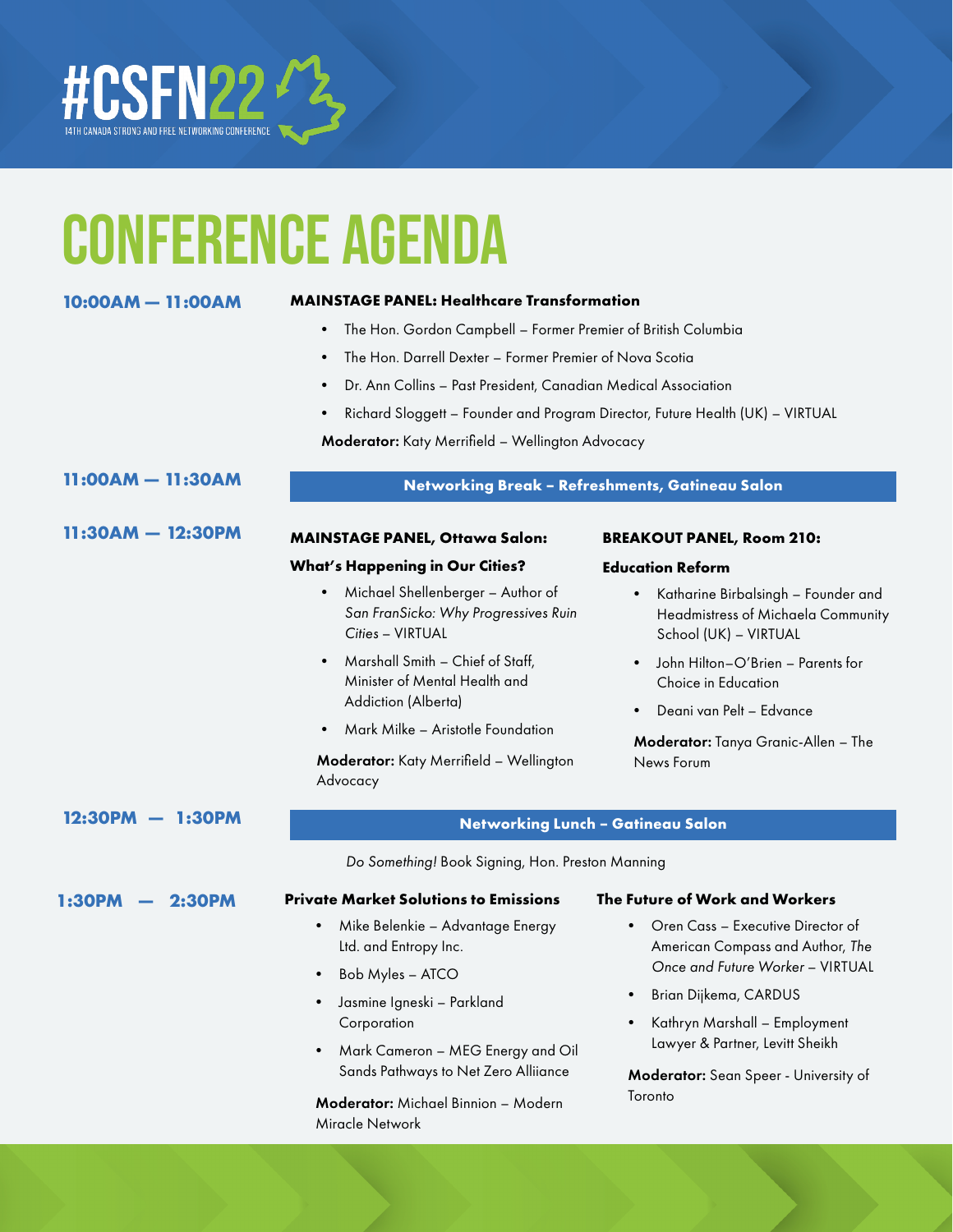

| 2:30PM<br>3:15PM |                                                                                                                                                             |           | <b>MAINSTAGE: Debating Big Tech</b>                                         |                                                                               |
|------------------|-------------------------------------------------------------------------------------------------------------------------------------------------------------|-----------|-----------------------------------------------------------------------------|-------------------------------------------------------------------------------|
|                  | Jamil Jivani - Canada Strong and Free Network & Author Why Young Men: The<br>$\bullet$<br>Dangerous Allure of Violent Movements and What We Can Do About It |           |                                                                             |                                                                               |
|                  |                                                                                                                                                             |           | $\bullet$<br>Facebook and the Future                                        | Robby Soave - Reason Foundation & Author of Tech Panic: Why We Shouldn't Fear |
|                  |                                                                                                                                                             |           | Moderator: The Hon. Tony Clement - The News Forum                           |                                                                               |
| 3:15PM           |                                                                                                                                                             | 3:45PM    | Networking Break - Refreshments, Gatineau Salon                             |                                                                               |
| 3:45PM           |                                                                                                                                                             | 4:45PM    | <b>MAINSTAGE PANEL, Ottawa Salon:</b>                                       | <b>BREAKOUT PANEL, Room 210:</b>                                              |
|                  |                                                                                                                                                             |           | <b>Hot Spots Around the World</b>                                           | The Growing Cost of Living Crisis                                             |
|                  |                                                                                                                                                             |           | Charles Burton - Senior Fellow,<br>$\bullet$<br>Macdonald-Laurier Institute | Philip Cross - Senior Fellow,<br>$\bullet$<br>Macdonald-Laurier Institute     |
|                  |                                                                                                                                                             |           | Meredith Lilly - Associate Director, MA<br>Program, Carleton University     | Dan McTeague – Canadians for<br>Affordable Energy                             |
|                  |                                                                                                                                                             |           | Marcus Kolga - Disinfowatch<br>$\bullet$                                    | Mike Moffatt – Smart Prosperity<br>$\bullet$                                  |
|                  | Moderator: Sean Speer - University of                                                                                                                       | Institute |                                                                             |                                                                               |
|                  |                                                                                                                                                             |           | Toronto                                                                     | Moderator: Aaron Gunn - Content<br><b>Creator &amp; Commentator</b>           |
| 5:05PM           |                                                                                                                                                             |           | MAINSTAGE, KEYNOTE: Eric Duhaime - Leader of the Conservative Party of      |                                                                               |
|                  |                                                                                                                                                             |           | Quebec                                                                      |                                                                               |
|                  |                                                                                                                                                             |           | Intro: Senator Leo Housakos                                                 |                                                                               |
| 5:05PM           |                                                                                                                                                             |           |                                                                             | <b>Reception</b>                                                              |
|                  |                                                                                                                                                             |           | Clear the Smoke - Rooms 205 & 207                                           |                                                                               |
|                  |                                                                                                                                                             |           |                                                                             | <b>Hospitality Suite</b>                                                      |

**Canadian Taxpayers Federation** – Room 201